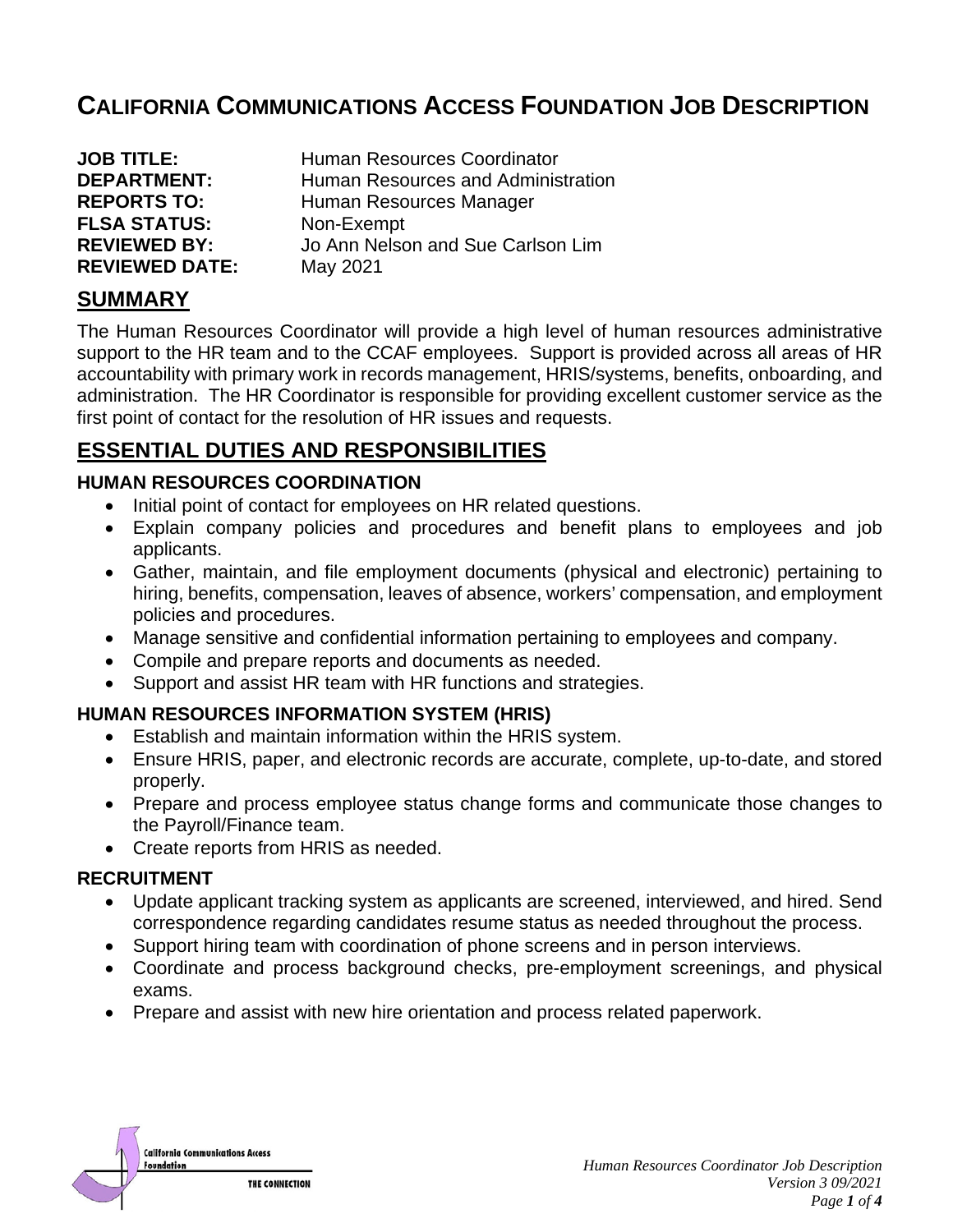#### **BENEFITS**

- Prepare and assist with benefit orientations and open enrollment; enroll employees in company sponsored plans.
- Assist employees with understanding information regarding CCAF's benefits and statemandated plans.
- Conduct timely reconciliation of monthly benefit invoices, investigate and resolve discrepancies and maintain supporting documentation.

### **LEAVES OF ABSENCE**

- Process requests for leaves of absence in a manner consistent with federal and state laws and regulations and CCAF policy, including FMLA, CFRA, PDL, and others.
- Ensure employees receive required paperwork within the prescribed timeframes.
- Document and track leaves of absences.

### **WORKERS' COMPENSATION (WC)/SAFETY**

- Distribute and maintain required documents for injured employees.
- Schedule First Doctor Visit for all work-related injuries.
- Report claims to WC carrier in a timely manner.
- Manage WC claim until closed, coordinating FMLA/CFRA if required.
- Maintain Cal OSHA documents for work-related injuries.

## **OTHER DUTIES**

- Support the Mission and Vision of CCAF through the daily performance of job duties.
- Promote and adhere to CCAF's workplace values; Learning, Excellence, Respect, and Compassion.
- Adhere to the provisions of the Employee Handbook, Expectations of Employment, and other CCAF policies and procedures.
- Maintain a commitment to diversity, equity, and inclusion.
- Excellent attendance is essential in this position.
- Provide back-up front desk coverage for the Receptionist.
- Demonstrate a high level of professionalism and discernment in dealing with confidential and sensitive information to include employee relations matters, organizational changes, and planning and protecting the security of information, data, files, and customer information. Escalate matters appropriately to Human Resources management.
- Perform other duties and responsibilities as assigned.

## **ORGANIZATIONAL RELATIONSHIPS**

- Receive regular work instruction from the Human Resources Manager.
- Work and collaborate with other CCAF staff members and management.
- Coordinate with job applicants during the recruitment process.
- Interact as needed with HR vendors and service providers.

## **QUALIFICATIONS**

*To perform this job successfully, an individual must be able to perform each essential duty satisfactorily. The requirements listed below are representative of the education, experience, knowledge, skill, and ability required. Reasonable accommodations may be made to enable individuals with disabilities to perform the essential duties.*

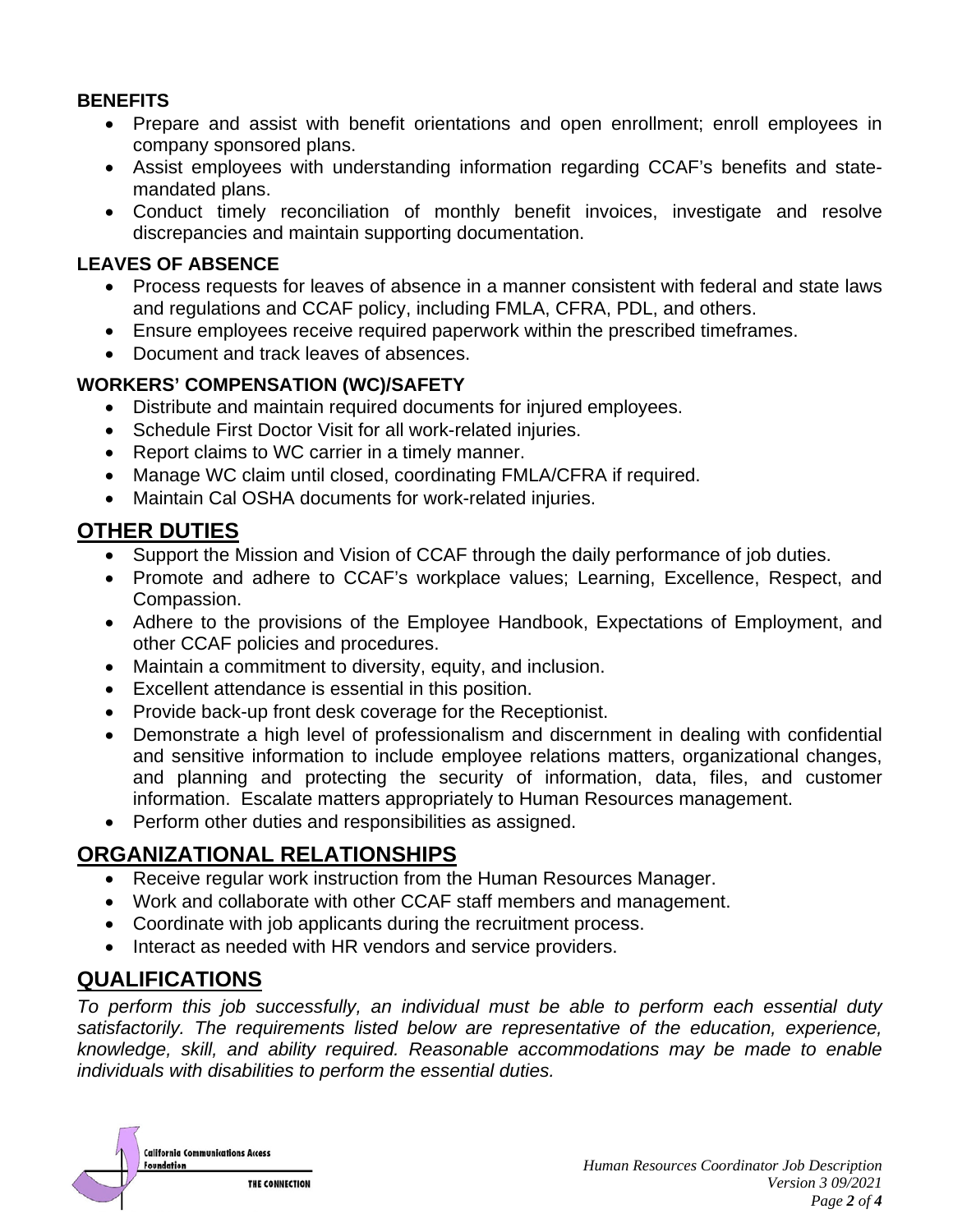#### **EDUCATION**

- Bachelor's Degree in human resources, business, or related field is preferred; or an equivalent combination of education and experience.
- PHR, SHRM-SCP, or other HR certification preferred.

### **WORK EXPERIENCE**

- Two to five years' experience in an HR-related support or generalist capacity (e.g. benefit administration, recruitment and onboarding, leaves of absence, workers' compensation, or employee relations).
- Experience working with a non-profit serving the elderly and/or disabled population is a plus.

### **KNOWLEDGE, SKILLS, AND ABILITIES**

- Customer Service
	- o Professional and friendly demeanor with the ability to build strong relationships.
	- o Effectively handle routine and non-routine HR inquires and concerns, know when to escalate to others.
	- o Proven ability to consistently and positively contribute in a fast-paced, changing work environment; with the ability to prioritize multiple functions, tasks, and deadlines.
	- o Highly organized, detail-oriented, and possess outstanding follow-through skills.
- HR Competencies
	- o Strong knowledge of employment-related California laws and regulations, as well as Federal and local jurisdictions.
	- o Knowledge and understanding of leave administration including FMLA, CFRA, ADA, and workers' compensation.
	- o Familiarity with employee benefit plans.
	- o Passionate about Human Resources.
- Computer Skills
	- o Proven experience, knowledge and ability to navigate HRIS and applicant tracking systems. ADP Workforce Now is desired.
	- o Intermediate or higher proficiency with Microsoft Office tools; Outlook, Word, Excel, and PowerPoint.
- Language and Communication
	- o Ability to understand, read, write, and speak English fluently.
	- o Excellent written, verbal, and interpersonal communication and presentation skills, with ability to write routine reports and correspondences.
	- o Ability to read, analyze, and interpret common professional and technical instructions and manuals.
	- o Ability to communicate in a second language, e.g. American Sign Language (ASL), is highly desirable.
- Judgement and Reasoning
	- o Ability to understand and carry out instructions furnished in written, oral, or diagram form.
	- o Ability to identify and analyze problems, weigh relevance and accuracy of alternative recommendations.
- Mathematical Skills
	- o Perform basic to intermediate mathematical computations, including rates, ratios, and percentages.